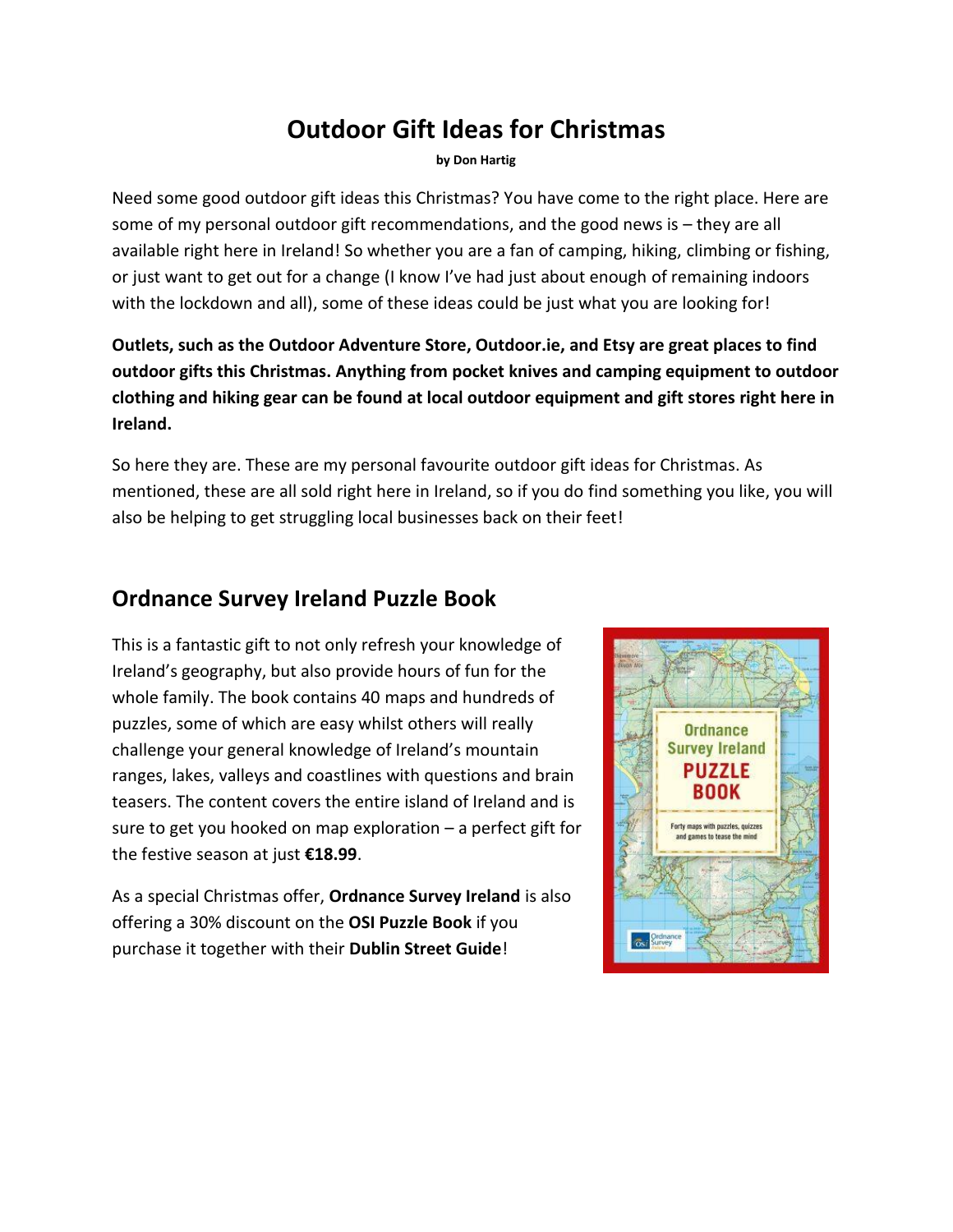# **The Victorinox Swiss Climber Knife**

Into climbing? Then you've just got to check out the **Victorinox Swiss Climber Knife** at the **Outdoor Adventure Store**. This multi-tool pocket knife is possibly the most useful item you will have with you if you are climbing, camping or engaged in any other outdoor (or indoor) activities.

If you have ever owned a Victorinox Swiss Army Knife, you will probably know that the company is world-renowned for their high quality and durability. Guaranteed to come in handy in a variety of situations, Victorinox pocket knives are so durable that they are often passed down as gifts from generation to generation – unless of course you're like me and lose them!

The **Victorinox Swiss Climber Knife** comes in at just **€29.95** and has the following features:

- Large blade
- Small blade
- Can opener with small screwdriver
- Bottle opener with large screwdriver & wire stripper
- Scissors
- Reamer with sewing eye
- Corkscrew
- Hook
- Toothpick
- Tweezers
- Key ring
- Life time warranty



Gosh! With all those features packed in to a pocket knife, even McGuyver himself would be put to shame (*reference to the coolest 80s TV show ever – couldn't help myself*).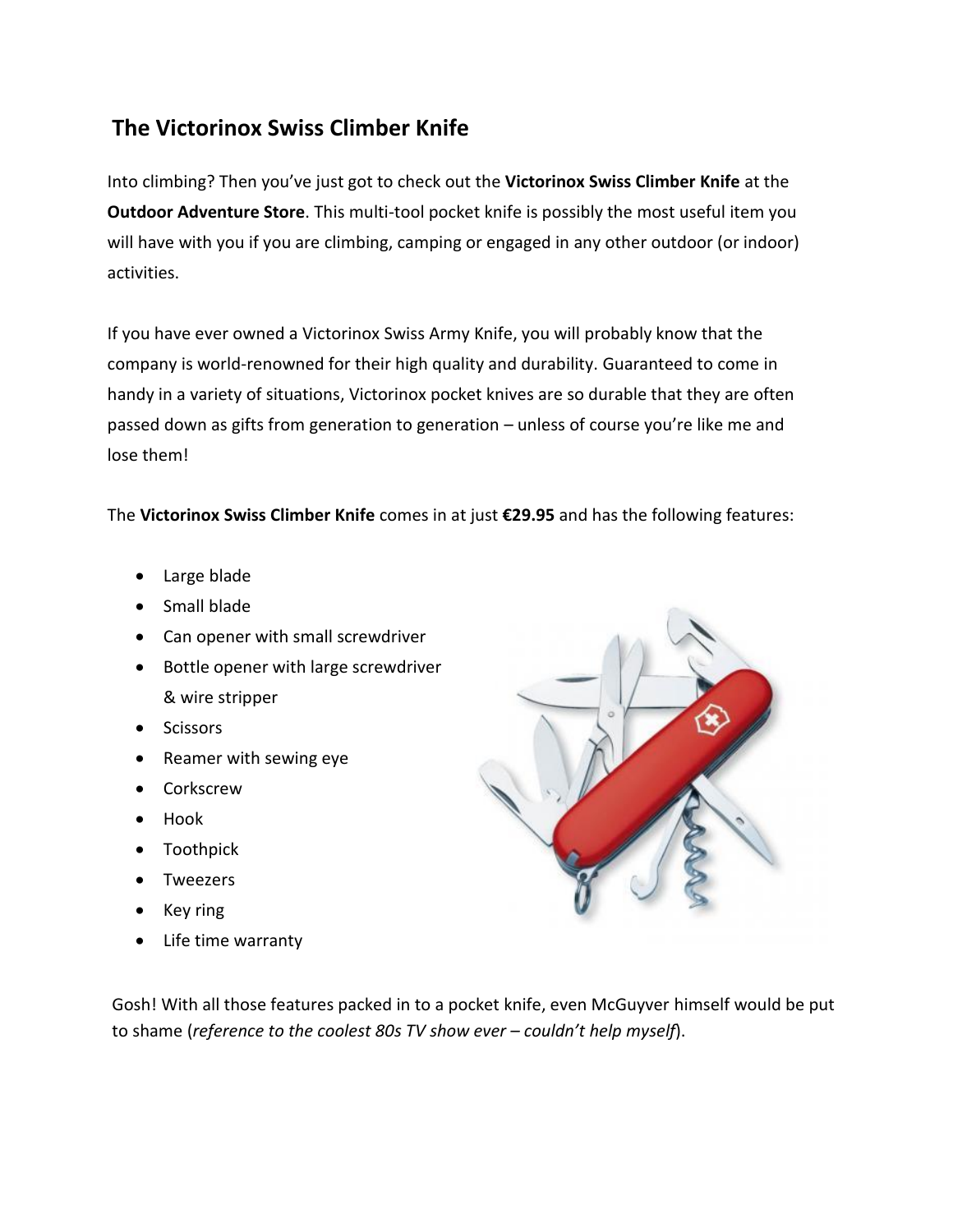Anyway, the Outdoor Adventure Store also provides free delivery for purchases over €30 if you use their online store.

# **"Wild by Water" Environment-Themed Bags**

Now this next site one is one of my absolute favourites, not just because the stuff they make is useful and stylish, but because **Wild by Water** is a homegrown Irish company that source all their materials and design all their products locally!

Started and owned by two sisters, **Wild by Water** are definitely not just focused on making pretty things either, as they place an emphasis on all their bags being "water-tight and rainproof".

The other cool thing about this company is that they place huge value on the environment and the natural world, and also go to a lot of effort to only use ethical "lean production" processes. The result is a line of products that are both recycled as well as recyclable.

But the best part, in my humble opinion, is admittedly their super-cool designs. Their bags feature prints and patterns of coastal and waterside environments like these.



Now if only I could decide which one I want most.

# **Quad Biking and Rifle / Clay Bell Target Shooting Package for Two**

Ever experienced the thrill of quad biking at high speed on rough terrain — or falling face-first into a puddle of mud when you misjudge how deep it is? Just kidding!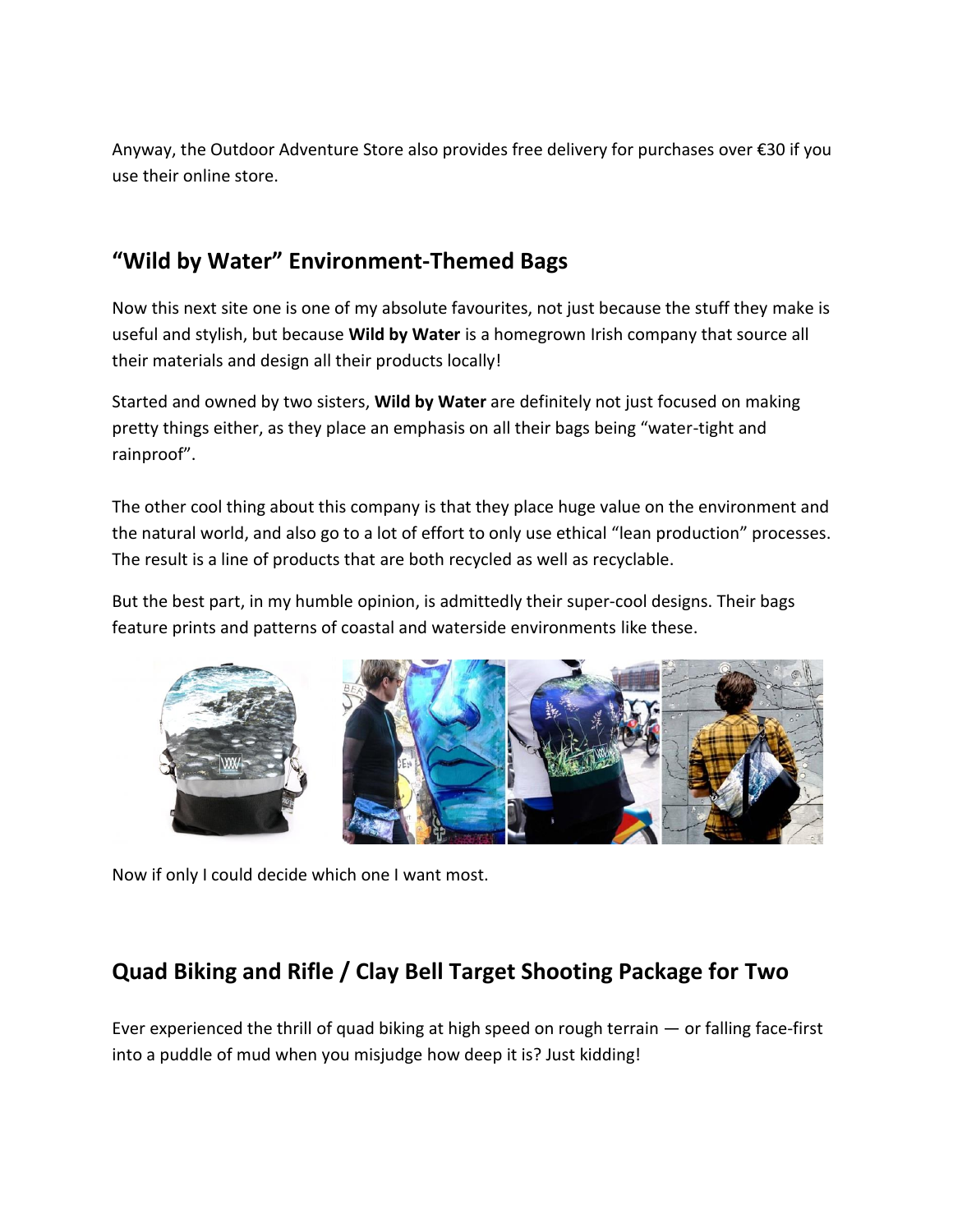

**GiftsDirect**, a 100% Irish-owned company, provides a **Quad Biking + Indoor Rifle / Clay Bell Target Shooting** package for two people. In addition to some of GiftsDirect's other packages, such as sky diving, this one is sure to help get rid of all that pent-up frustration being locked down indoors for weeks on end.

The quad biking trail is at Co Monaghan (about 1 hr and 45 mins drive from Dublin) and takes between 1 ½ to 2 hours to complete. The trail itself includes overhead bridges, a water splash drive, an underground tunnel with

splash, tight corners, bumpy ground, a circular track and muddy ditches.

The Clay / Bell target shooting part of the package includes 25 shots each and is an indoor rifle shooting activity. You will be thrilled when you hit your 'first clay' and ring your 'first bell'.

At **€150.00** for two people, I would say that that is a lot of fun for the money.

One thing I would recommend, though, is that if you do decide to check out this package, it would probably be a good idea to first confirm with GiftsDirect whether they are open for business at the moment. Fortunately, their email address and phone number are at the bottom of the page.

#### **Organic Irish Wool Aran Zip Sweater**



This 100% pure **Organic Irish Wool Aran Sweater** is chunky and heavy and is made in Killorglin, Ireland. I found it on Etsy and am planning to buy at least two as Christmas gifts for my parents this winter.

You can also message "Kate", the owner of the Etsy shop, directly to ask about colours and sizes, etc. She also sells tons of other wonderful handmade tweed items, which you can check out here.

At **€119.90**, this is amazing value for money, so get yourself an **Organic Irish Wool Aran Sweater** now!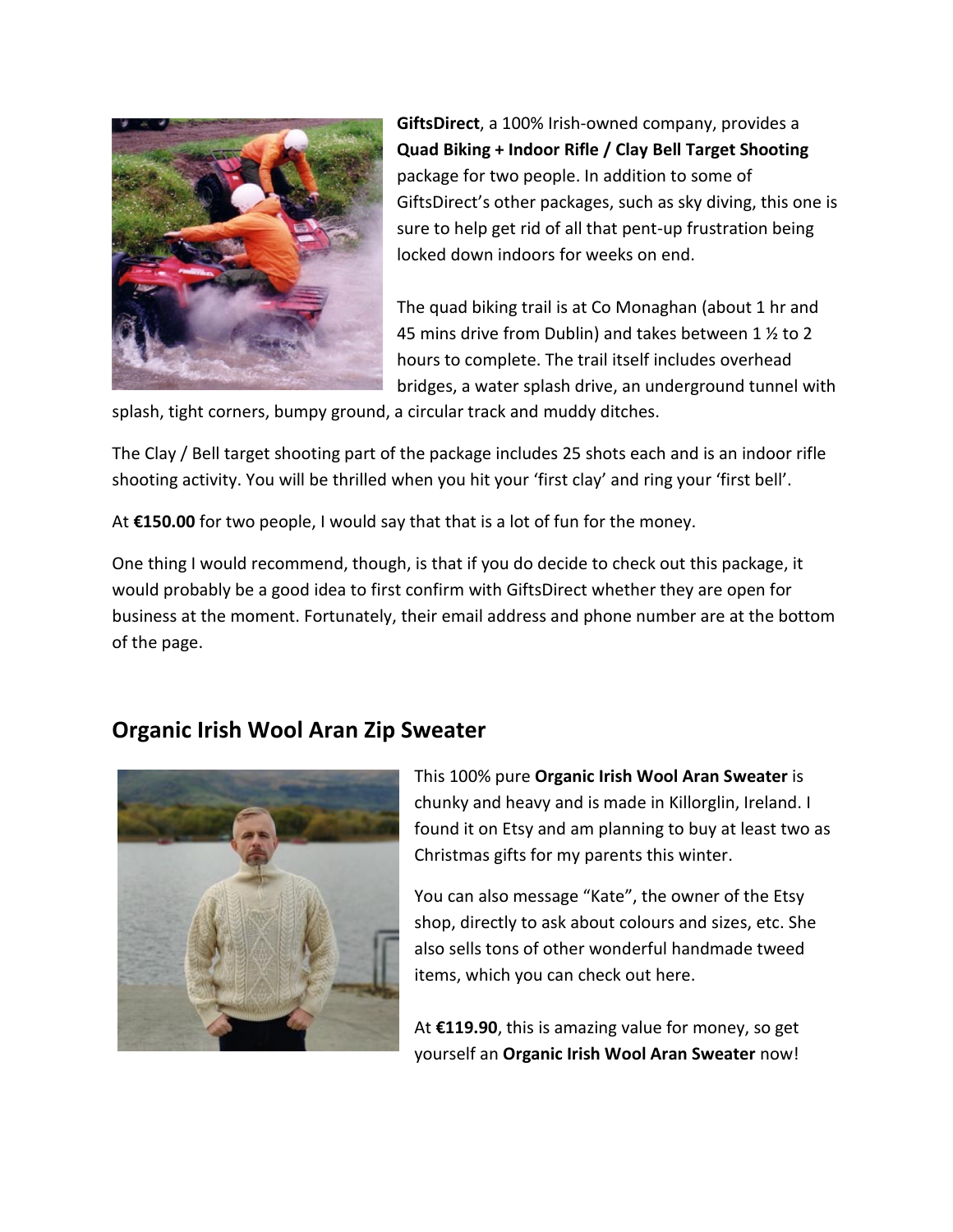### **Celtic Fairy Door**

If you are a J.R.R. Tolkien fan like myself, or would just like to show your local fairies and garden folk that your garden is friendly to any passersby, then this beautiful hand-crafted **Secret Fairy Door** is just the thing for you.

It is made of natural driftwood, barks, branches, preserved moss, tiny clay mushrooms, battery operated lights, foam flowers and paper flowers and is perfect for anyone that is into Middle Earth style



lore, or even just as a decoration. At **€29.00**, the Secret Fairy Door is a steal!

You can visit the **Little Dearies** Etsy store here and check out the other fabulous Middle Earth and Celtic style items that Karolina (the store owner) has on offer.

#### **Personalised Baseball Caps**



If you are looking for something that has that personal touch, or want to show someone how special they are, **gifts.ie** offers **custom-embroidered baseball caps**, which are both affordable as well as unique.

All you need to do is to head over to **gifts.ie** and type in your personalised name or message (up to 12 characters). You can choose between different colours for the cap itself, as well as for the embroidered thread. Your personalised message or name (or word) will be embroidered in the colours you chose.

At **€18.95**, this is definitely a bargain if you want something really exclusive or want to surprise a friend or loved one with your thoughtfulness.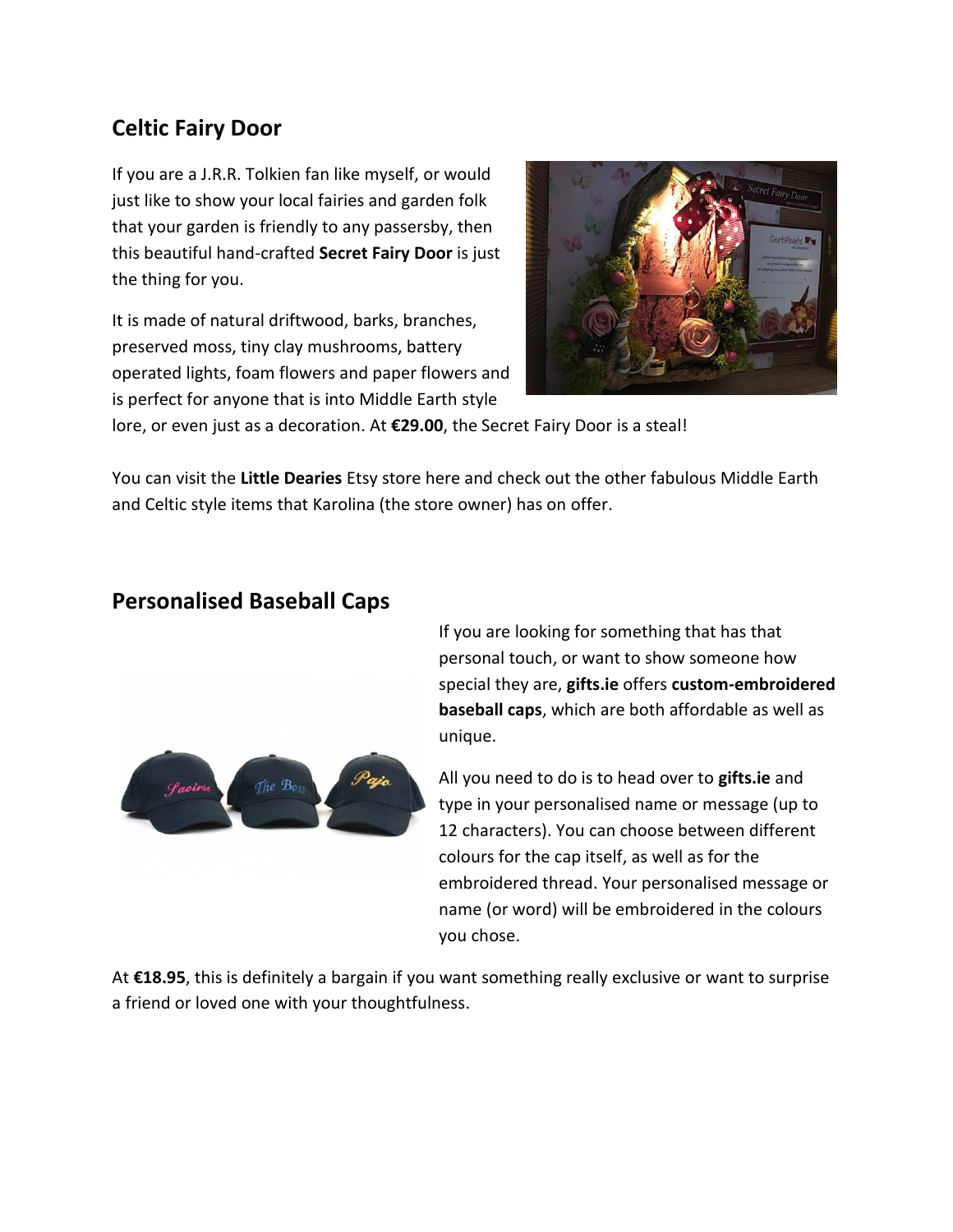# **Weber Master Touch Black Kettle Barbecue**

This next one is for all you BBQ fans. The **Weber Mastertouch Premium Barbecue** can grill, roast or smoke your food to perfection on its grill and it comes with a hinged lid for easy and safe access to the grill itself. The lid helps to reduce the airflow to the fuel,



which helps to keep it burning longer. The diffuser plate also creates a barrier between the food and the fuel, meaning that the centre of the cooking grill becomes the protected, indirect cooking zone. Thanks to its one-touch cleaning system and high-capacity ash catcher, cleaning is also very easy with the **Weber Master Touch Black Kettle Barbecue** and this feature alone makes it worth the super low discounted price of **€299.00** (usually priced at €428.98).

**Outdoor Scene**, which is where I found this bargain, also offers hundreds of other outdoor items, many of which would make fantastic Christmas gifts, so feel free to check out some of the other products in their online store.

#### **Meindl Vakuum GTX Hiking Boots**



If you are serious about hiking, or do a lot of walking, you probably already know that you need a good – and comfortable – pair of hiking boots. The **Meindl Vakuum GTX** is the best (and most durable) pair I have owned in a long time. They are designed for challenging mountain terrain and maximum ankle support and are made of waterproof *Vakuum GTX leather* to ensure that you will be able to take on any mountains, even under the harshest conditions.

You can pick up a pair of **Meindl Vakuum GTXs** at Great

Outdoors, a company that was established in 1976, and specialises in outdoor and hiking equipment. They are currently discounted to just **€266.59** (were €309.99) and they deliver for free if you live anywhere in Ireland. You can check out their online store here for great outdoor gear and gadgets.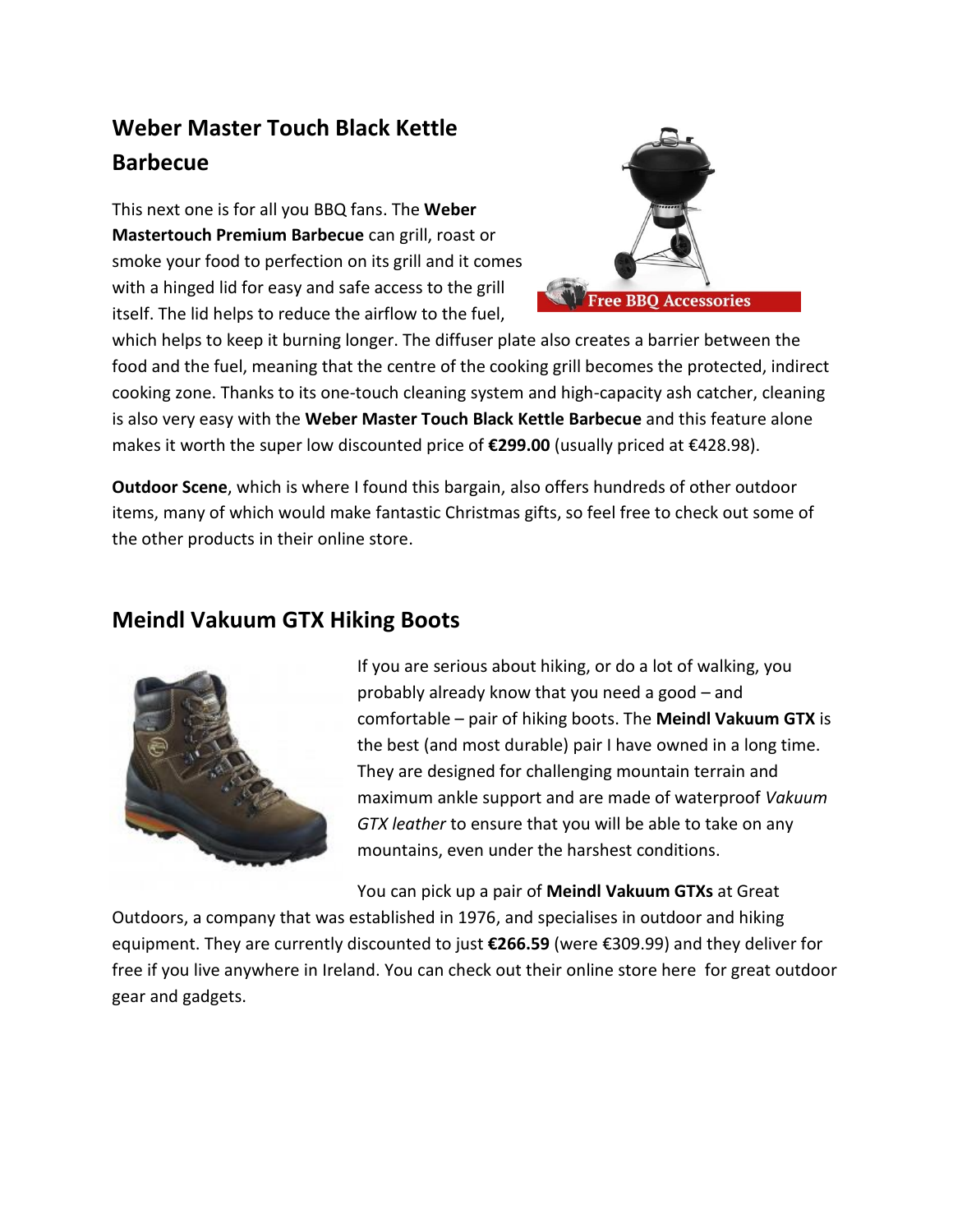# **City Kayaking or Sailing**

Finally, here is something that I personally have never done but am really looking forward to. I am talking about **City Kayaking** along the River Liffey in Dublin!

Yes, as the name implies, you get to paddle on a kayak, together with as many people as you want, and the tour includes paddling under both the O'Connel and Ha'penny bridges, in addition to including many of Dublin's most famous landmarks on the way!



Tours can be booked daily all year round by purchasing vouchers here . The site also makes it easy for you to purchase vouchers for somebody else, and you can even get a 10% discount by entering the promo code **Allkayaking**.

The package costs just **€50.00** and the site says that you can participate even if you have never done kayaking before and regardless of how fit you are.

However, if paddling sounds too strenuous, the team at City Kayaking also offer **Dublin Bay Sails**, which is a 4-hour sailing experience through Dublin on a traditional wooden sailing ship, perfect for some relaxing sightseeing while enjoying the calming motion of the water beneath you. They have various packages, so check them out here.

Again, you may want to check with the operators before you reserve your spot, just to make sure that they have not been affected by any lockdowns. Their email addresses and phone numbers are at the bottom (for the kayaking) and top (for the sailing) of their respective pages.

*Well guys, I really hope you are as excited about these outdoor gift ideas for Christmas as I am. I know what I will be doing this Christmas – and it will definitely be outdoors!*